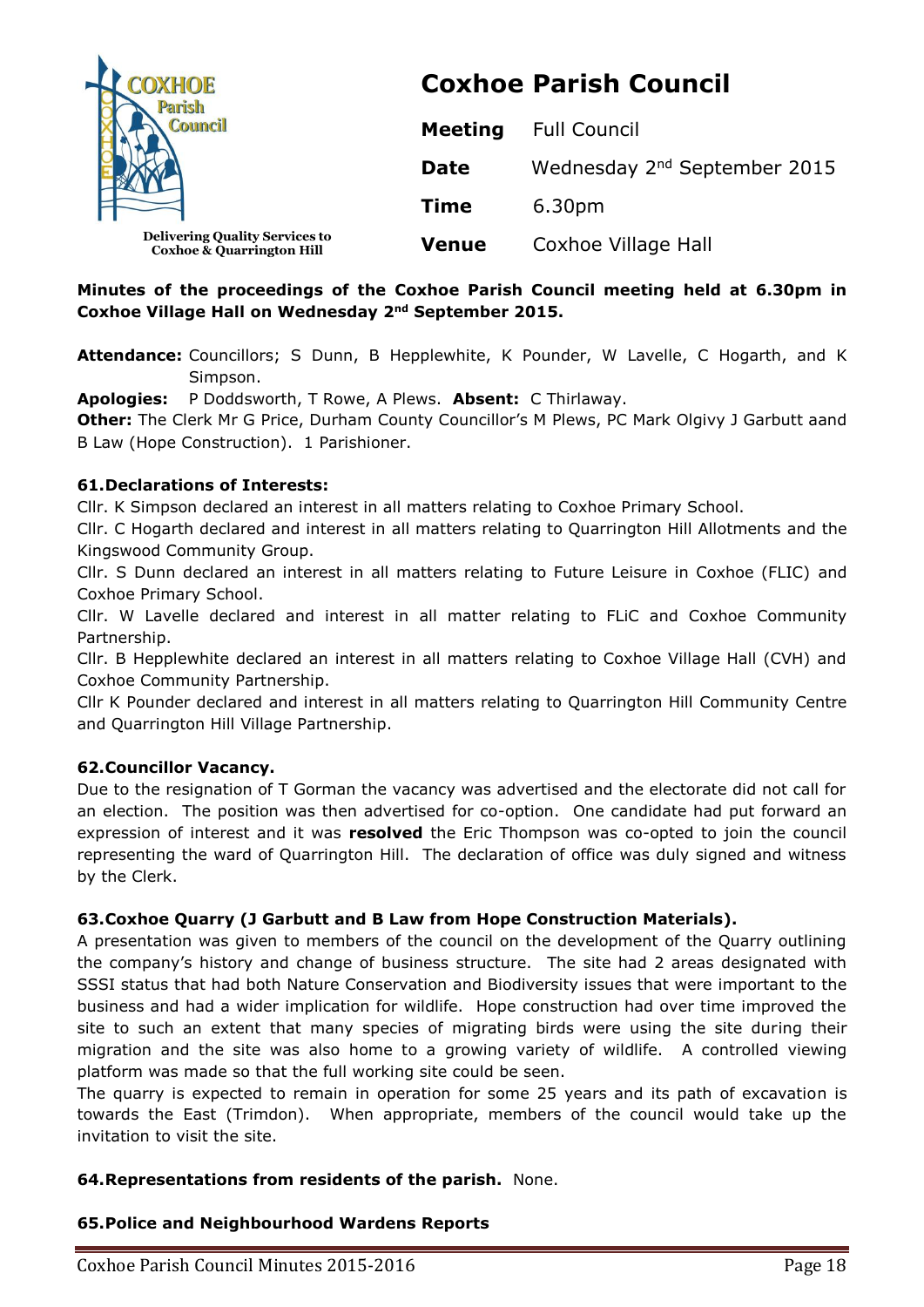PC M Ogilvy read out a report covering the period  $1<sup>st</sup>$  July to 27<sup>th</sup> August that covered a variety of incidents in the parish. It was **resolved** that the report be accepted.

- **66.Children and Young Peoples Service Coordinator.** The newly appointed Amanda Hitchens was introduced to members and gave a brief introduction of herself and the task ahead. Amanda would report to the Clerk and the working party with Cllr W Lavelle being the lead member. The Clerk would make arrangements for telephony and pc and keys where needed.
- **67.Neighbourhood Planning – Frank Salisbury from Cassop Cum-Quarrington Parish Council.** Members noted that the meeting was to be held on the 7<sup>th</sup> September on this subject. Where possible members would invite members from the wider community partnerships on this item.
- **68.Minutes of the meeting held on the 30th June 2015.** It was **resolved** that the minutes provided an accurate record on the meeting and were duly signed by the chair.

## **69.Clerk's report on matters arising from the meeting 30th June 2015**

**Minute 49.** With regards to the Village Green and the meeting with Mr. Cubello concerning the land for parking at the Village Care Centre. DCC were prepared to sell the land to Cubello with covenant restriction for future development and a letter of support to DCC was sent on the land transfer to Coxhoe Village Care Centre. A further meeting was recently held with DCC concerning the transfer of several other parcels of land in Coxhoe.

**Minute 50 iii**. Quarrington Hill Front Street Regeneration Scheme.

Use of the grant received from the Durham Community Foundation to progress with only the central sculpture was approved and this is now amended in the Artist's contract with instruction given a part payment made to proceed with the manufacture.

**Minute 52**. Cornforth Lane Road Closure and Green Crescent update. The Clerk advised that no information was received from DCC Highways on this matter. The Clerk was requested to pursue a reply on this matter.

#### **Other matters progressed.**

Grass cutting of the Village Entrance Sign at Quarrington Hill has been undertaken by DCC and it was now being cut on a regular basis.

Painting of the Street Bollards and Fencing has been undertaken by DCC.

Repainting of Village Signage and Blue Steel Seating. The majority of this work is now completed and painting of the Railway Gates has yet to be done.

The scheme to plant up a QH floral design was deemed too expensive and a design from the council's GM contractor was received costing less than £1,000. It was **resolved** to proceed with this installation.

No news is received from DCC on the outcome of the Heritage Lottery Bid for the Village Atlas.

A reply was received from DCC concerning Dwellings for Aged People, although not a builder of dwellings they advised that they would support social housing from other developers that included the provision of dwellings for older people where appropriately designed and located.

## **70.Clerk's Report Update on matters to progress September 2015**

**Hearing Loop for PC meeting room**. A cost to install a hearing loop in the Parish Meeting room is £1,550.00 + VAT. Members were requested to consider this. It was **resolved** that the Clerk and Cllr B Hepplewhite would investigate the system used in Ferryhill Church prior to any order being made.

**Recording of Council Meetings** (either audio or visual).

Despite efforts to source an affordable device the Clerk advised that he had not found a suitable means other than to use a simple digital camera with video recording facility supported by largest memory card (32G). It was suggested to the Clerk for enquiries to be made at Great Aycliffe Town Council.

**Grant of £500 from 'It's Your Neighbourhood' to plant floral display on Village Green.**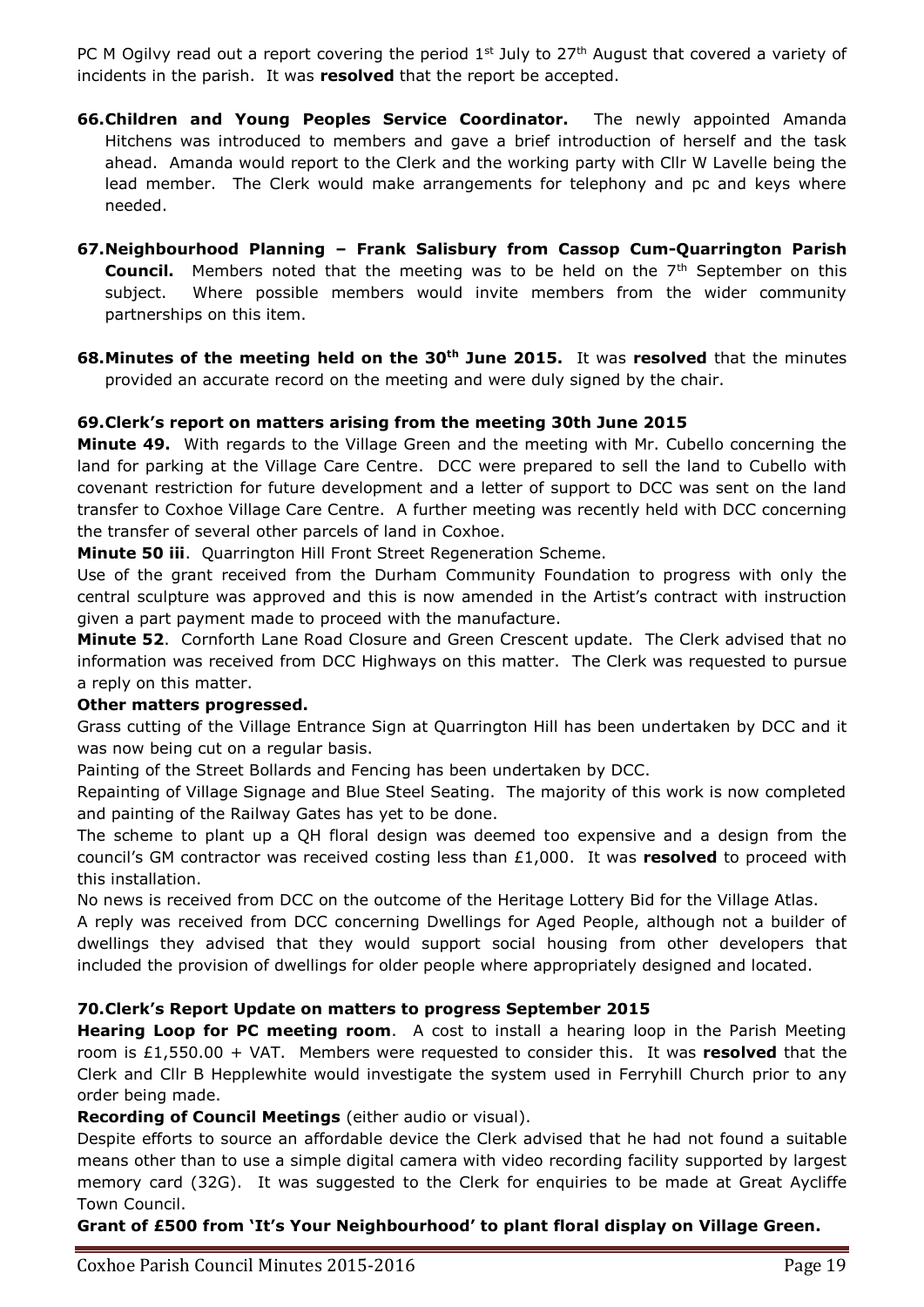The Clerk advised that he had measure and estimated the number of bulbs required at the recommended planting density to portray a coloured lettering of COXHOE amongst a background colour. Utilising the budget of £500 this would provide bulbs for some 60m2. It was **resolved** that the Clerk and Cllr Hogarth select the colours and determine the scheme design and submit the order. The Clerk further advised that a quote for planting was received from J Riddell to undertake this work or alternatively volunteers could be sought to do this task. In view of cost it was **resolve** to seek volunteers for this project.

## **Locating the 4 purchased Dog Bins.**

Locations suggested from the public and members received to date are;

Junction into Featherstone Estate opposite the Red Lion pub, Coxhoe

Land at the bottom of David Terrace leading to path to the Kelloe Welfare Park.

Inside the Cemetery at St. Mary's Coxhoe and,

Land adjacent to the rear of Quarrington Hill Allotment site where footpaths join.

It was **resolved** for the Clerk to proceed with installations and set up a contract with DCC thereafter for their emptying.

## **Quality Award (Foundation Level).**

The council has additional policies to consider (this agenda) that are to be included and the Risk Assessment. Thereafter, once these matters were agreed and uploaded to the website the submission will be place for assessment.

## **71.Durham County Councillors report.**

No formal report was received from Cllr M Plews as DCC had been in recess.

The issue of devolution of powers and the election of a Mayor remained unclear to DCC and was still being debated.

The proposed Parkhill development would be considered by the council on the  $14<sup>th</sup>$  September and an appeal date of  $29<sup>th</sup>$  is also set. This proposal was likely to progress due to the legal costs of fighting an appeal if DCC were to decline this proposal.

The County Plan was being redrafted and looking more favorable for approval by the judge.

# **72.Community reports.**

- **I. Quarrington Hill Village Partnership**. Members advised that 2 family days out were undertaken during the holiday period to Beamish and Redcar. The AGM had been held and report circulated.
- **II. Quarrington Hill Community Centre**. A family fun day was arranged but the numbers attending were low.
- **III. Quarrington Hill Front Street Regeneration Scheme**. Members advised that the land would not be advertised as yet, but this would take place in a larger advert that would include additional pieces of land the council were also seeking transfer of.
- **IV. Coxhoe Community Partnership**. No report received.
- **V. Coxhoe Village Hall**. Work was progressing to install the new heating system throughout the building, plastering, painting and change to most of the lighting. The closing date for the Managers position was extended as the vacancy was advertised in the Chronicle. The computers in the library were being regularly used with Job seekers logging on for job searches. Quotes were being received to rewire the library for the PC's and a donation from the Ladies Club of  $£1,000$  was received towards access to upstairs. Quotes for a Kitchen refit arte being sought as well as carpeting the parish meeting room and supper area. Due to the burglary an insurance claim will be made and following as part of the recommendations from the police quotes for an alarm system are being sought. Concern was express at the level of grant provided to Quarrington Hill Community Centre as Coxhoe received a disproportionate amount in regards to its running costs when compared to that of Quarrington Hill Community Centre. It was **resolved** to accept the report and the issue of financial support would be considered at a later finance meeting. Members expressed concern at the lighting in the meeting room and requested that members of the village hall consider improving this matter as it was considered too dark.
- **VI. Active Life Centre Coxhoe.** Members advised that a new Bouncy Castle was purchased to replace the old unit that had served some 20 years. Attendances throughout the summer activities had broken previous records. The youth room had been re-floored; new ceiling and carpet fitted and the young people would be doing the artwork in the room. It was **resolved** to accept the report.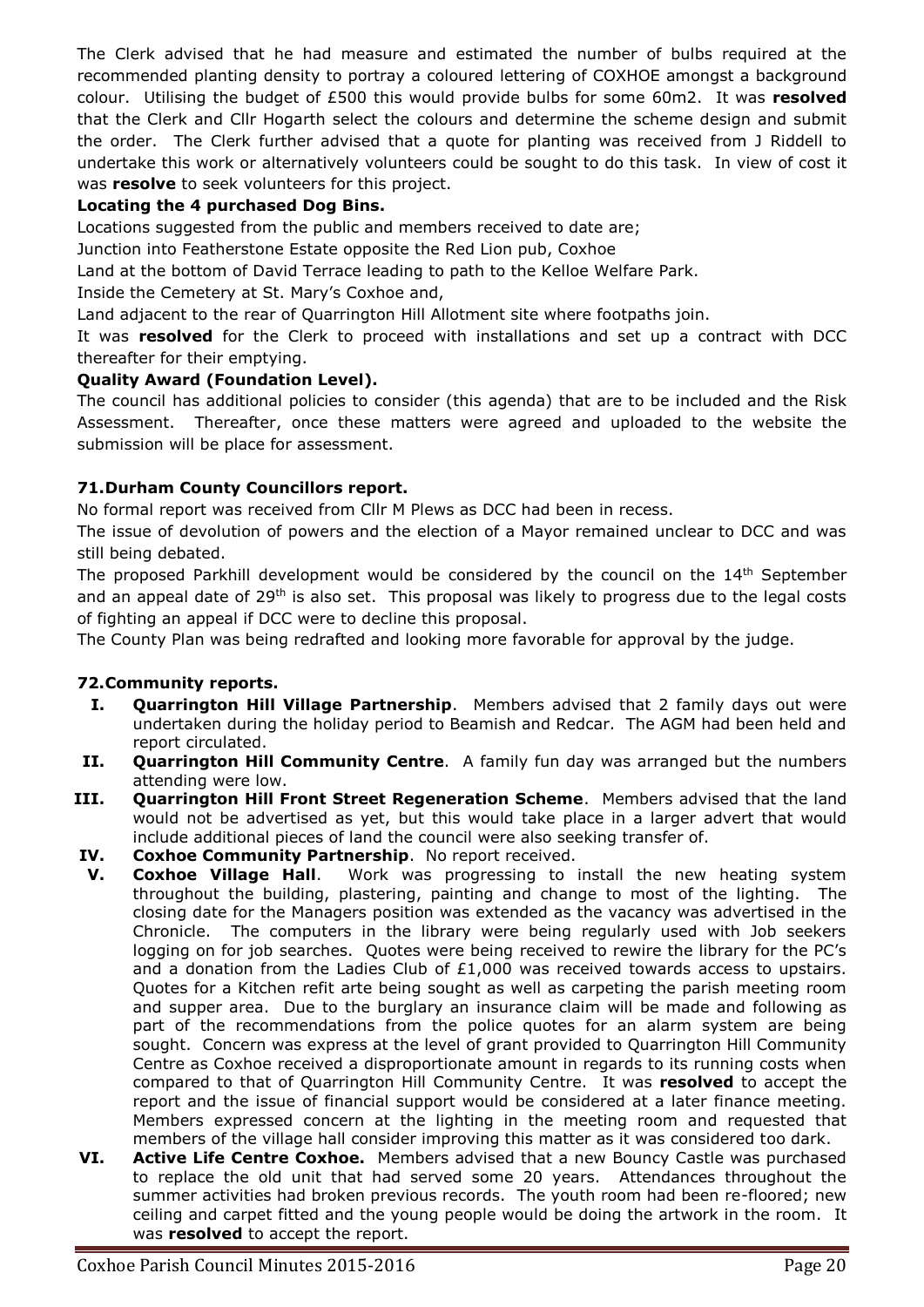- **VII. Young People – Youth Strategy.** The new appointment of the Children & Young Peoples Service Co-ordinator was noted.
- **VIII. Kingswood**. Members advised that 6 of the group had walked the site to assess possible developments and an area for seating/picnic table was to be part of the group's intentions. The chair advised that meetings with Kelloe and Cassop Cum-Quarrington parish councils were planned. It is hoped that this will help to broaden interest in the Kingswood project seeking their support and possibly extend the area of interest to adjacent land. It was **resolved** to accept the report.
	- **IX. Village Atlas**. No news of progress on DCC Heritage Lottery bid was received.
	- **73.Member's reports from meetings attended.** Members advised of the recent meeting of CDALC discussed national issues and the Delivering Differently project run by DCC. Members were advised that the projects submitted by the parish concerning Kingswood and the Quarrington Hill Allotments were to be considered at a meeting on the 28<sup>th</sup> September. Officers from DCC involved with these projects were confident that the Kingswood project would succeed. Notes from the meeting would be circulated from Steve Ragg when compiled.
	- **74.PP2**. No report provided.

#### **75.Correspondence for Information and Action.**

- **a) Review of Register of Interest for Members**. Copy of the information was circulated to members advising that any changes to personal circumstances would require completion of a new form of registered interests. No changes were required.
- **b) Letter of thanks from DCC Cllr Jan Blakey**. Members receive the letter of thanks for the donation provided for the Mayors appeal.
- **c) CDALC Newsletter**. Members received copy of the recent newsletter from the association.
- **d) Invitations from Spennymoor Town Council**. Members received the invitations.
- **e) Coop Bank – Compensation Arrangements**. Members received a copy of the information.
- **76.DCC – Transfer of Village Green.** Correspondence on this matter was circulated. It was **resolved** that the chair and clerk would reply advising that the parish would pay the £250 surveyors fees.
- **77.DCC – Transfer of land in Coxhoe.** Copies of site plans were circulated concerning a variety of land plots in Coxhoe that had been identified for possible transfer to the parish council. This included land concerning the old railway land which could form part of a new walking/cycling route. The Clerk was requested to liaise with neighbouring parishes on a joint venture to reinstate this route as a cycle/walkway. It was **resolved** to continue working with DCC on these potential transfers.
- **78.DCC – Transfer of Quarrington Hill Allotment Site**. A copy of the site plan was circulated to members. The Clerk advised that a draft agreement is provided from DCC which as advised by the parish council's solicitor has a small section of land unowned by DCC where the water supply runs through that was not part of the transfer. The solicitor advised that this was a potential problem should an owner emerge. However, it is deemed unlikely that such would occur. It was **resolved** that the draft could be accepted and the clerk and chair would progress once a change of use 'Planning Permission' was approved by DCC. The aforementioned is submitted by the clerk to DCC planning department.
- **79.Cornforth Lane Road Closure and Green Crescent update.** An update on this matter was included in the recent edition of the Chronicle.
- **80.Parking Restrictions along Sanderson Street and Cooperative Terrace.** An update of the plans proposed by DCC Highways was circulated. The chair advised that he had spoken to the Officer concerned and requested some double yellow lines be extended to ease know congested spots.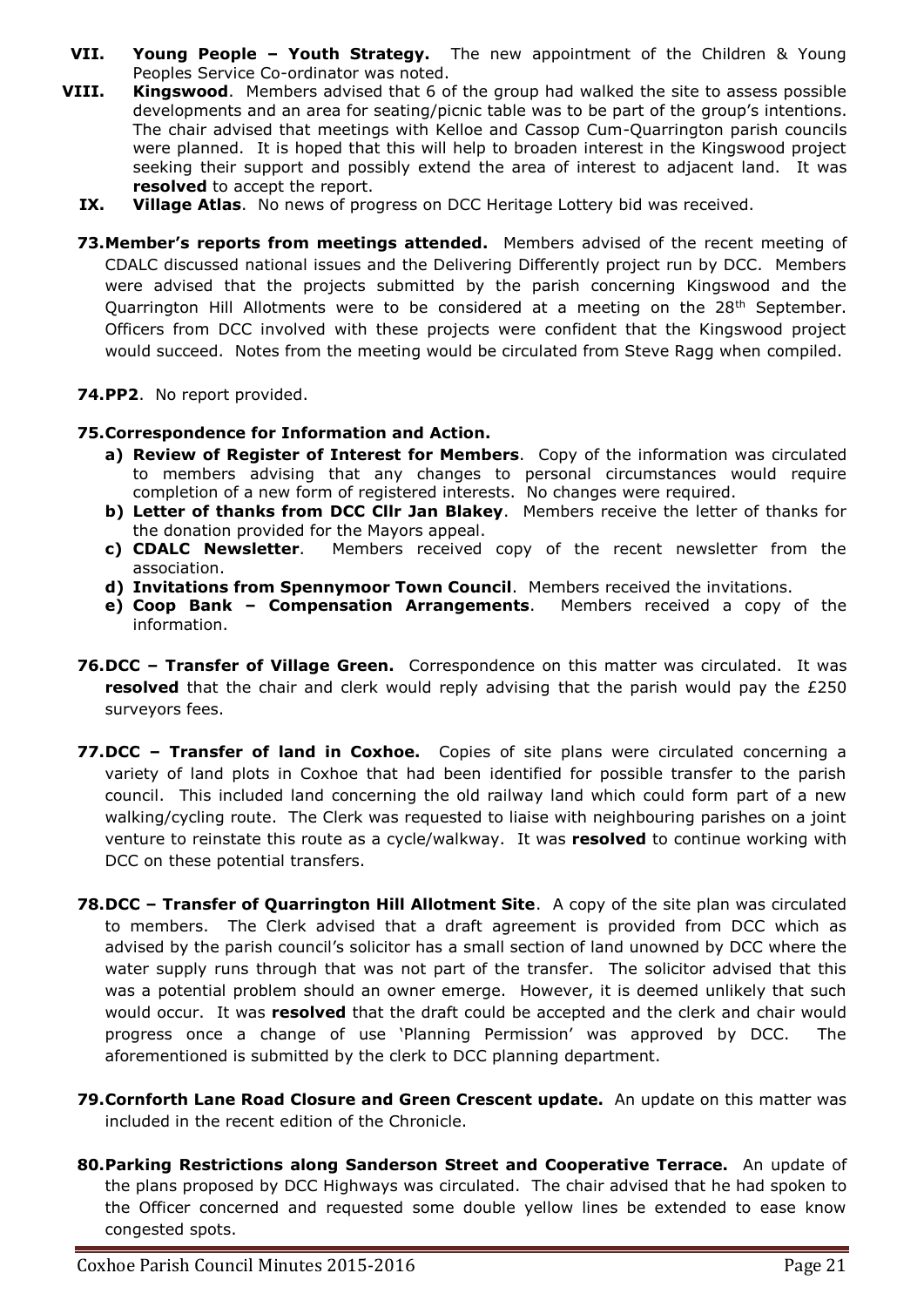Member requested that the Coxhoe Village Carpark be agended for the next meeting and a representative from the Co-op be invited.

81. Annual Risk Assessment. The clerk had circulated papers on the Financial and Corporate Risk Assessments. It was **resolved** that these be approved.

# **82.Policies for Members consideration and Adoption.**

- **i. Equal opportunities.** It was **resolved** that this policy be adopted.
- **ii. Dignity at Work Bullying and Harassment.** It was **resolved** that this policy be adopted.
- **iii. Child protection.** It was **resolved** that this policy be adopted with the Clerk as the named Officer.
- **iv. Public participation.** It was **resolved** that this be amended and represent to council to reflect the existing standing orders.

# **83.Lighting between the Newsagents and Community Centre at Quarrington Hill.**

Members from Quarrington Hill had express concerns on this matter previously, although one member from Quarrington Hill considered that there was no problem and objected to exploring ways of resolving the lighting issue. It was **resolved** that members would visit the area in the evening to assess the need for lighting.

# **84.Lighting along footpath from Sensory Garden to the old Electric House.**

Members were concerned that this stretch of footpath was unlit although lamppost were in place and in previous years they had worked. DCC Cllr M Plews would take this matter up with DCC.

# **85.Seating unit at Black Gate Entrance.**

Members advised that an agreement was made with DCC for a seat to be placed here paid for by Cllr M Plews and D Morgan some time ago. Cllr M Plews would investigate this matter.

# **86.Stray Aid**

Members raised concern regarding the operations of Stray Aid the volume of dogs being kept and walked by volunteers was increasing. Furthermore, traffic to the kennels was increasing and coming through Cornforth Lane. The effect of their operations was becoming detrimental to the village and despite previous planning permission no exercise area is noted in their boundary. It was **resolved** for the clerk to write to Stray Aid on these points.

# **87.Quarrington Hill Allotments** (deferred).

**88.First World War Memorial Grant** (deferred).

**89.Requests for Funding – Application Forms** (deferred).

# **90.Planning matters.**

# **87.1 Planning Applications for Consideration.**

**DM/15/02123/FPA.** Mr. S Wharrier, Delamere, Station Road West DH6 4HE. For single storey extension to north and south elevations, porch to front elevation, alteration to existing openings and detached garage. No objections or concerns were raised. The Clerk advised that this proposal was recently approved.

**DM/15/02263/FPA.** Mr. P Bates, 24 The Avenue DH6 4AD. For the erection of single storey extension to rear and porch to the front of existing dwelling. No objections or concerns were raised.

## **87.2 Proposals previously consider and now approved.**

| DM/15/01537/FPA | Land at Church<br>  Mr J Gatenbv.<br>Street DH6 4HE | Proposed development of 8 No. dwellings, 1 No.<br>flat, 1 No. retail unit and 14 No. parking spaces. |  |  |  |  |
|-----------------|-----------------------------------------------------|------------------------------------------------------------------------------------------------------|--|--|--|--|
| DM/15/00797/FPA | Mr & Mrs Lowther 64 Beechfield<br>Rise DH6 4SD      | Erection of single storey pitched roof extension<br>to front of existing dwelling.                   |  |  |  |  |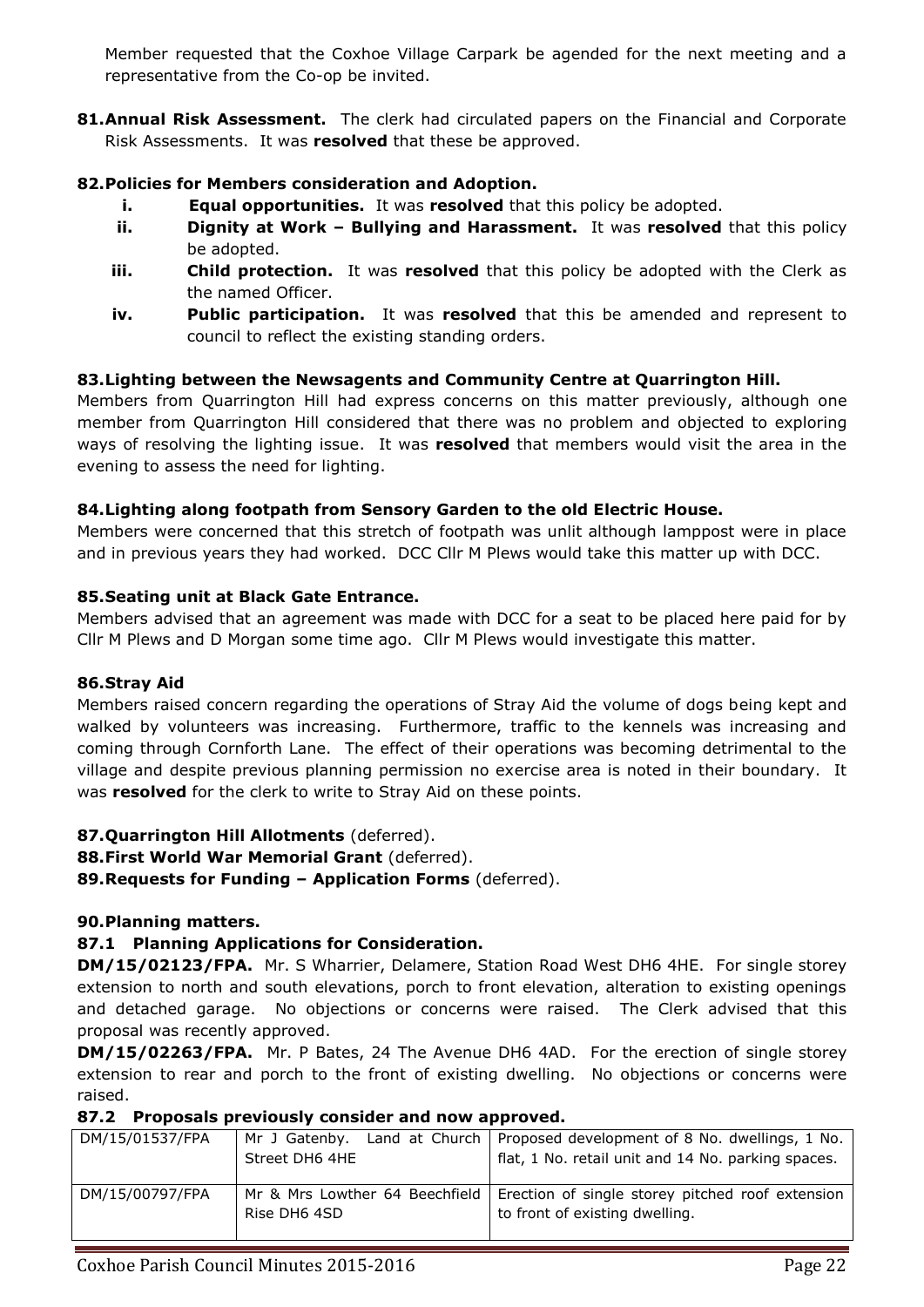| DM/15/01771/FPA | Mr C Peters 18 Commercial Rd.<br>DH6 4LD          | Demolition of 1 No. existing unit and erection of<br>3 units.                  |
|-----------------|---------------------------------------------------|--------------------------------------------------------------------------------|
| DM/15/01489/FPA | Mr C H Worrall 3 Leslie Villas,<br>Coxhoe DH6 4AE | Erection of two storey pitched roof extension to<br>rear of existing dwelling. |

## **91.Finance.**

## **a) The schedule of payments for July and August were distributed for member's approval.** It was **resolved** that the accounts presented to members be accepted this included vouchers 400946 to 400964, receipts and account transfers.

| Payee                                  | Category                                  | <b>Debits</b> | <b>Credits</b> |  |
|----------------------------------------|-------------------------------------------|---------------|----------------|--|
| <b>Transfer to Current Account</b>     | Transfer                                  |               | 5,000.00       |  |
| Mastercopy                             | Printer Usage April to June               | 704.93        |                |  |
| Quarrington Hill Com. Assoc.           | <b>Hall Hire</b>                          | 35.00         |                |  |
| Clerk                                  | Salary                                    | 1,516.12      |                |  |
| Clerk                                  | <b>Expenses Postage</b>                   | 27.00         |                |  |
| Clerk                                  | <b>SLCC Subscription</b>                  | 160.00        |                |  |
| Clerk                                  | Mobile Telephony June                     | 30.10         |                |  |
| Clerk                                  | Mobile Telephony July                     | 27.53         |                |  |
| Clerk                                  | <b>Norton Security</b>                    | 64.99         |                |  |
| <b>BDO LLP</b>                         | <b>External Audit</b>                     | 480.00        |                |  |
| <b>HMRC</b>                            | <b>July PAYE</b>                          | 497.03        |                |  |
| Three                                  | Mobile Telephony                          | 17.72         |                |  |
| <b>Transfer to Current Account</b>     | Transfer                                  |               | 9,000.00       |  |
| <b>Phil Townsend</b>                   | Quarrington Hill EIP                      | 7,000.00      |                |  |
| <b>Transfer to Current Account</b>     | Transfer                                  |               | 2,000.00       |  |
| <b>Transfer to Current Account</b>     | Transfer                                  |               | 6,000.00       |  |
| <b>Thinford Nurseries</b>              | Hanging Baskets/Containers                | 2,355.00      |                |  |
| Altogether Greener                     | <b>Grounds Maintenance</b>                | 719.60        |                |  |
| <b>Total Business Group</b>            | Stationery                                | 111.72        |                |  |
| <b>Scottish Power</b>                  | <b>Memorial Lighting</b>                  | 23.93         |                |  |
| Brambledown                            | <b>Retention Fee</b>                      | 1,157.81      |                |  |
| <b>Durham County Council</b>           | Mayor's Appeal                            | 200.00        |                |  |
| Investing in Children                  | Research                                  | 6,288.48      |                |  |
| Mastercopy                             | Printer Usage July                        | 42.18         |                |  |
| <b>HMRC</b>                            | <b>VAT Refund</b>                         |               | 96.08          |  |
| Quarrington Hill Com. Assoc.           | <b>Hall Hire</b>                          | 20.00         |                |  |
| Smith of Derby                         | <b>Clock Servicing</b>                    | 434.40        |                |  |
| <b>HMRC</b>                            | <b>August PAYE</b>                        | 497.03        |                |  |
| Clerk                                  | <b>Net Salary</b>                         | 1,516.12      |                |  |
| Clerk                                  | Telephony                                 | 54.72         |                |  |
| Clerk                                  | PC and Office 365 and connecter           | 279.00        |                |  |
| Quarrington Hill Com. Assoc.           | <b>Annual Grant</b>                       | 2,000.00      |                |  |
| <b>Durham County Council</b>           | <b>Planning Fee</b>                       | 50.00         |                |  |
| Altogether Greener                     | <b>Grounds Maintenance &amp; Painting</b> | 1,418.84      |                |  |
| <b>FLIC</b>                            | Youth Room Project                        | 1,000.00      |                |  |
| <b>Transfer to Current Account</b>     | Transfer                                  |               | 7,000.00       |  |
|                                        | <b>Totals</b>                             | 28,729.25     | 29,096.08      |  |
| <b>Current Account Balance</b>         |                                           |               |                |  |
| <b>Higher Interest Account Balance</b> |                                           |               |                |  |